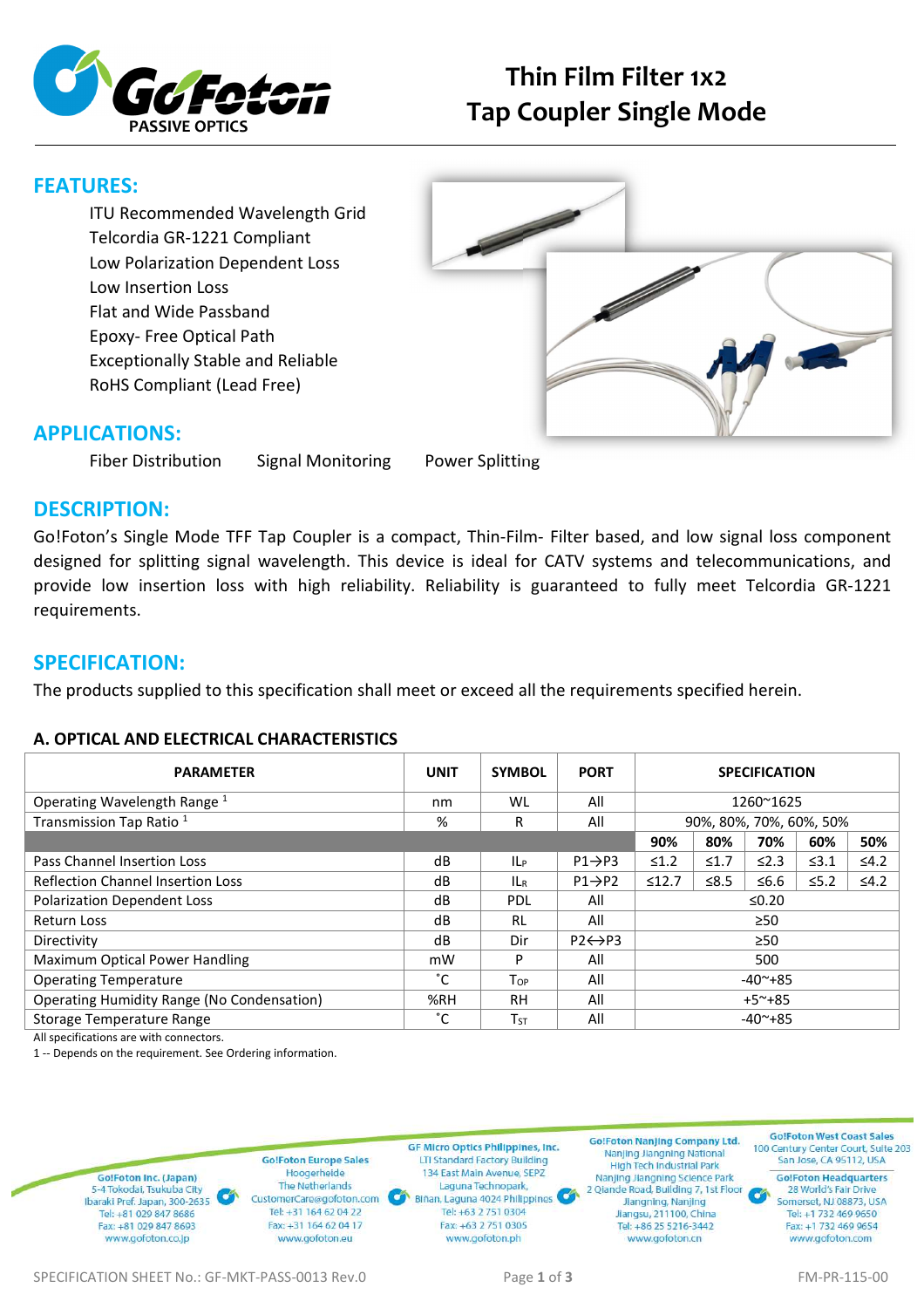

#### **B. MECHANICAL SPECIFICATIONS**

| <b>PARAMETER</b>                                      | <b>UNIT</b> | <b>SYMBOL</b> | <b>PORT</b>    | <b>SPECIFICATION</b>                    |                       |  |  |
|-------------------------------------------------------|-------------|---------------|----------------|-----------------------------------------|-----------------------|--|--|
| Fiber Type $2$                                        |             | FT            | All            | ITU G657A2/B2 and G652D Compliant Fiber |                       |  |  |
| Fiber Length $3$                                      | mm          | FL            | All            | <b>No Connector</b>                     | <b>With Connector</b> |  |  |
|                                                       |             |               |                | >1000                                   | $1000 + (-100$        |  |  |
| Fiber Protection <sup>4</sup>                         |             | <b>FP</b>     | All            | Ø250um Bare Fiber                       |                       |  |  |
| Port Identification                                   |             | PI            | P <sub>1</sub> | Black Mark (100 +/-50mm)                |                       |  |  |
|                                                       |             |               | P <sub>2</sub> | None                                    |                       |  |  |
|                                                       |             |               | P <sub>3</sub> | None                                    |                       |  |  |
| Package Size (Cylindrical Metal Housing) <sup>5</sup> | mm          | <b>PS</b>     |                | Φ5.5xL40[49]                            |                       |  |  |

2/3/4/5 -- See ordering information. Connector termination is available upon request.

#### **C. PACKAGE DIMENSIONS**



Note: Sample Illustration only.